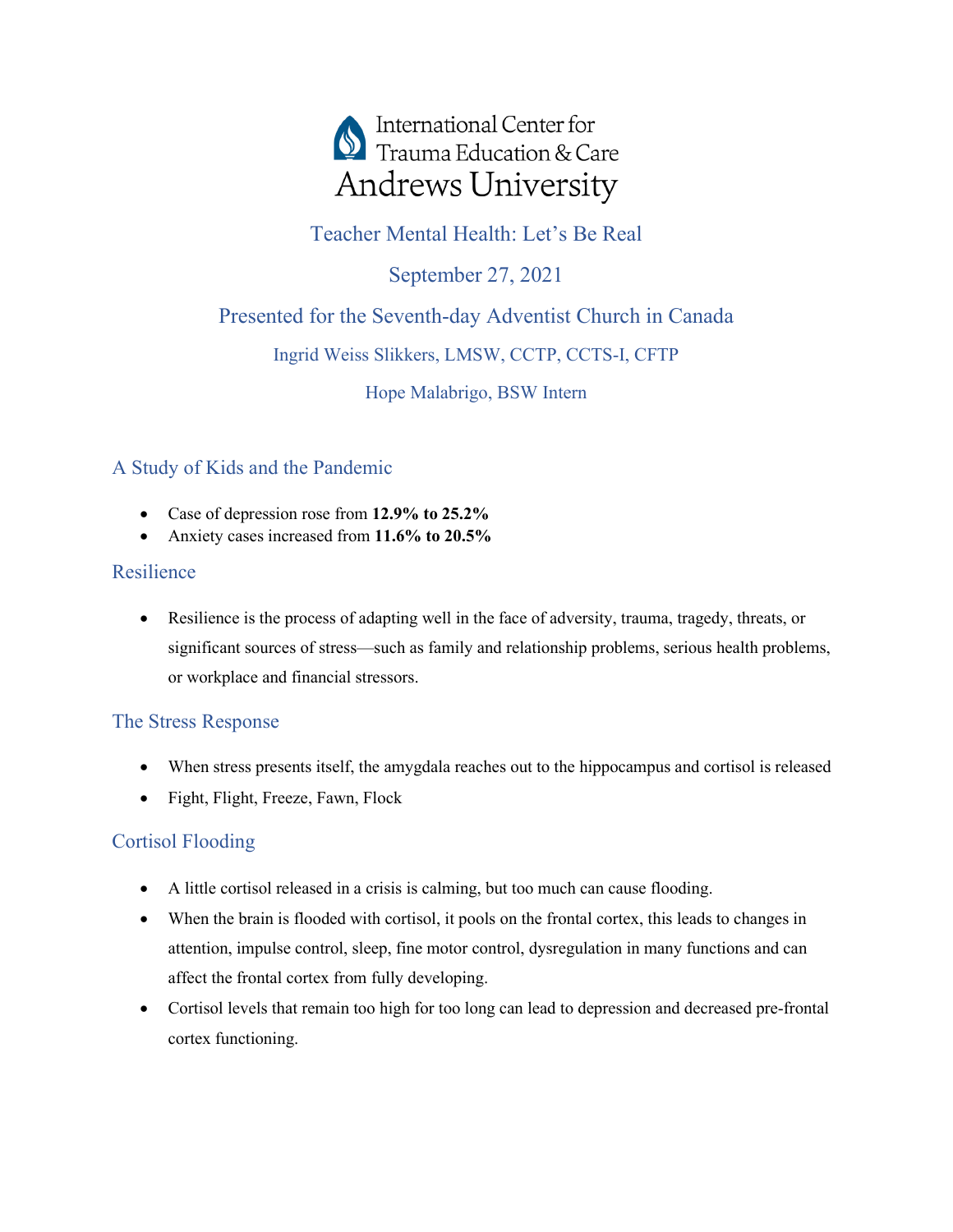### The Brain is an Organ

- The brain is an organ and we need to do things in order to take care of our brain
- Things that will benefit our brain
	- o Sleep
	- o Exercise
	- o Nutrition
	- o Water
	- o Sunshine
	- o Nature

### Faith Based Optimism vs Toxic Positivity

- Signs of Toxic Positivity:
	- o Being unable to share your true feelings
	- o Being ashamed for having negative emotions
	- o Constantly hiding how you genuinely feel
	- o Comparing the situation with someone else who 'has it worse'
- To name it is to tame it

### How to Tell if your Cortisol is Flooding

- Overreacting
- Misdirected emotional outbursts
- Being "checked out"/numbness
	- o Binging Netflix/YouTube/Facebook/Tik Tok, etc.
	- o Sports
	- o Video games
	- o Food
	- o Substance use/other addictive behavior
- Isolating
- Overwhelming feeling that does not decrease

#### **Community**

- Survey in June 2021 showed that close to half of North Americans report having 3 or fewer close friends
- SAFE, vulnerable community is a necessity!
- [https://www.americansurveycenter.org/research/the-state-of-american-friendship-change](https://www.americansurveycenter.org/research/the-state-of-american-friendship-change-challenges-and-loss)[challenges-and-loss](https://www.americansurveycenter.org/research/the-state-of-american-friendship-change-challenges-and-loss)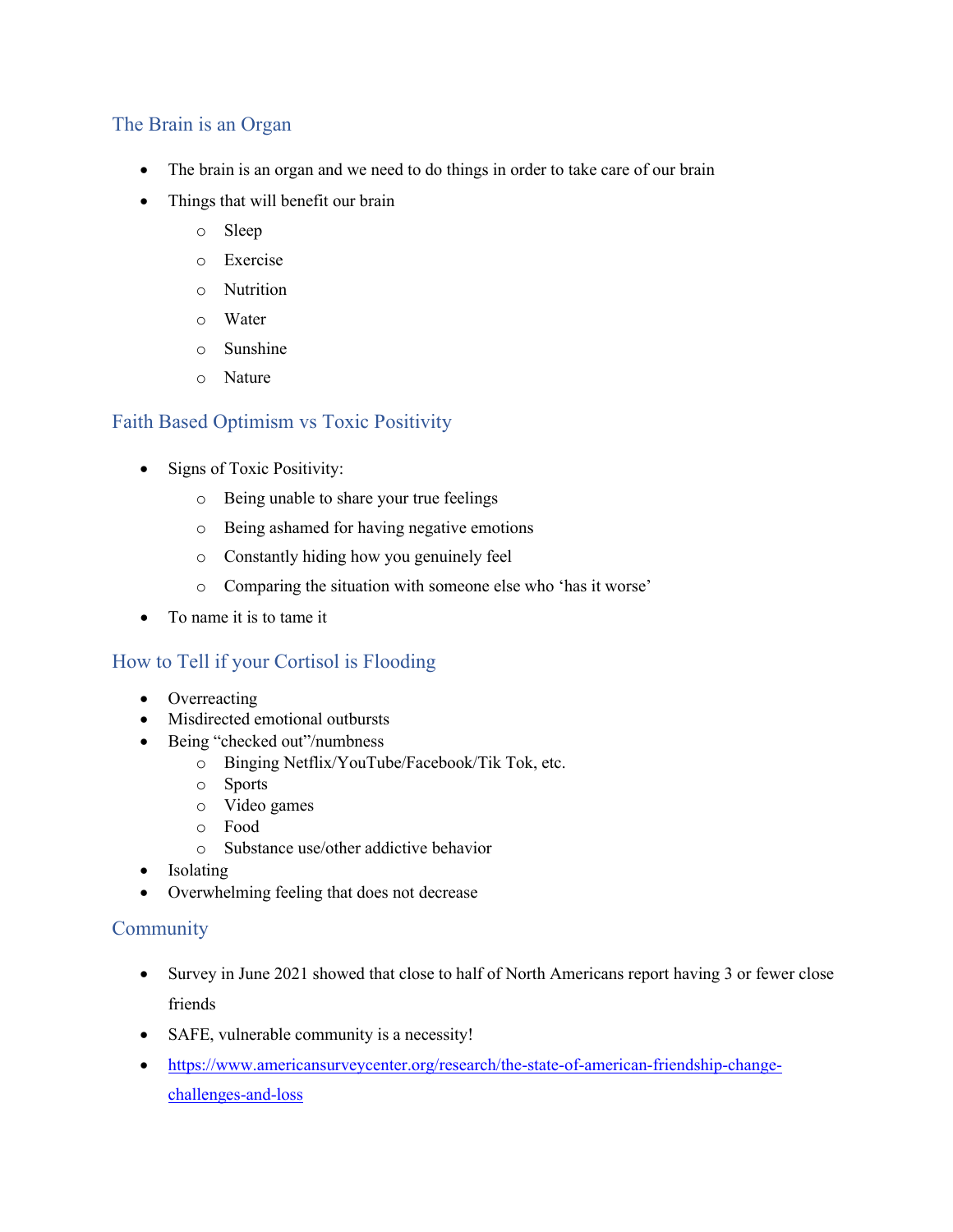### Nervous System

- Sympathetic: Fight or Flight
- Parasympathetic: Rest and Digest (Restore)

#### Breathing Techniques

- Businessman posture
- Inhale grace, exhale praise
	- o Exhaling is longer than when you inhale

### The Vagus Nerve

- What is the Vagus Nerve
	- o <https://www.youtube.com/watch?v=a-NCs1lOU5w>
- Stimulating the Vagus Nerve
	- o <https://www.youtube.com/watch?v=QSAvPgqQ2L0>

#### Gratitude

- <https://lifesolutions.io/gratitude-can-heal-trauma-and-change-your-life/>
- [https://whyy.org/segments/your-brain-on-gratitude-how-a-neuroscientist-used-his-research-to](https://whyy.org/segments/your-brain-on-gratitude-how-a-neuroscientist-used-his-research-to-heal-from-grief/)[heal-from-grief/](https://whyy.org/segments/your-brain-on-gratitude-how-a-neuroscientist-used-his-research-to-heal-from-grief/)

#### Brain Breaks

- <https://www.weareteachers.com/brain-breaks-for-kids/>
- <https://www.pgsd.org/cms/lib07/PA01916597/Centricity/Domain/43/Brain%20Breaks.pdf>

Other Resources: